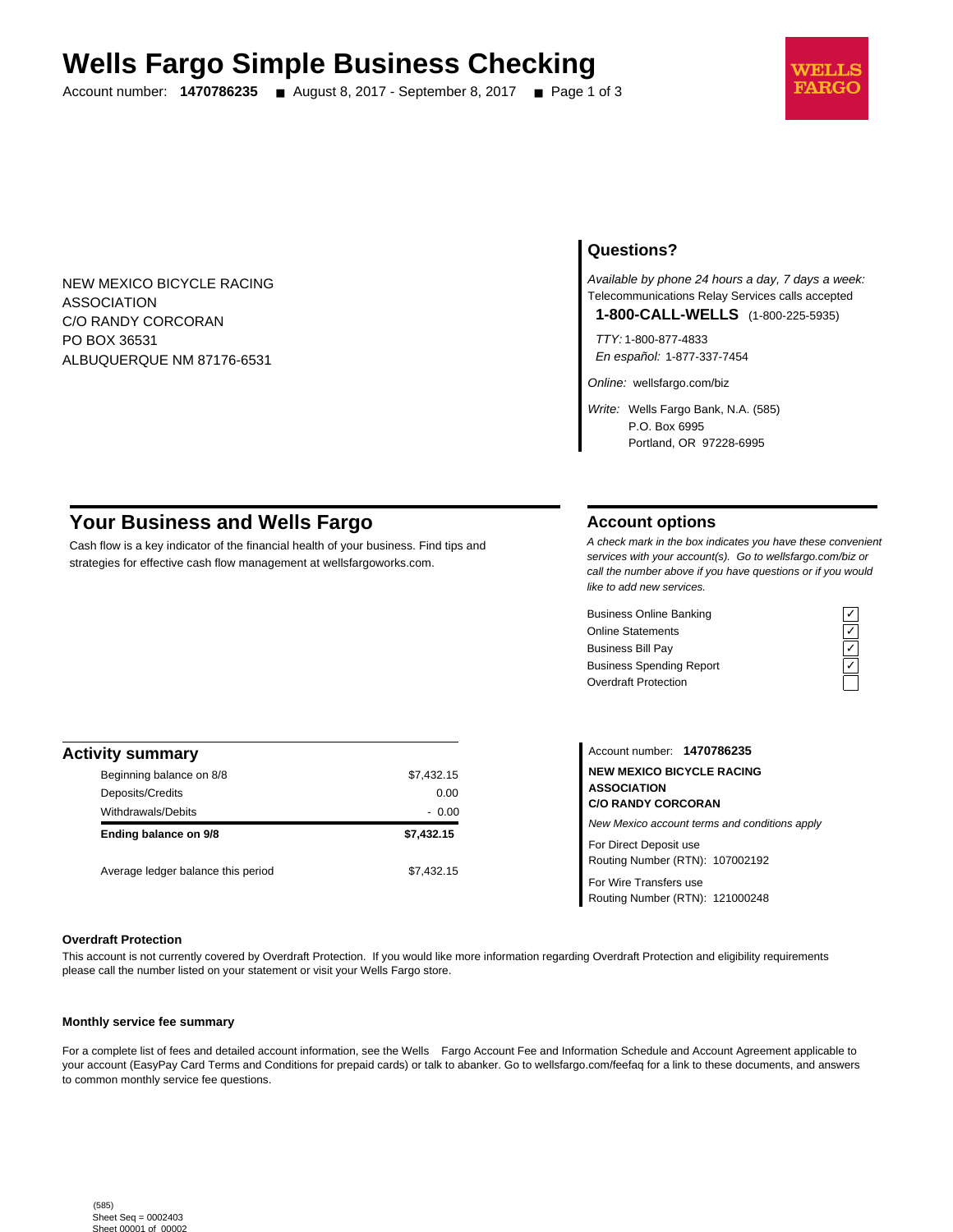

## **Monthly service fee summary (continued)**

| Fee period 08/08/2017 - 09/08/2017                                           | Standard monthly service fee \$10.00 | You paid \$0.00            |
|------------------------------------------------------------------------------|--------------------------------------|----------------------------|
| How to avoid the monthly service fee                                         | Minimum required                     | This fee period            |
| Have any ONE of the following account requirements<br>Average ledger balance | \$500.00                             | $$7.432.00$ $\overline{V}$ |
| C1/C1                                                                        |                                      |                            |

### **Account transaction fees summary**

|                              |            | Units    | Excess | Service charge per | Total service |
|------------------------------|------------|----------|--------|--------------------|---------------|
| Service charge description   | Units used | included | units  | excess units (\$)  | charge $(\$)$ |
| Cash Deposited (\$)          |            | 3.000    |        | 0.0030             | 0.00          |
| Transactions                 |            | 50       |        | 0.50               | 0.00          |
| <b>Total service charges</b> |            |          |        |                    | \$0.00        |

# **IMPORTANT ACCOUNT INFORMATION**

As part of our commitment to make things right, we have entered into a \$142 million class action settlement related to the opening of unauthorized accounts.

If you believe Wells Fargo opened a checking, savings, credit card or line of credit account for you without your permission, or if you purchased identity theft protection from us, you may be entitled to compensation from this fund.

To find out more, go to www.WFSettlement.com or call 1-866-431-8549. You may be eligible for reimbursement of fees, compensation for potential impact on your credit, and an additional cash payment based on any money remaining in the fund after benefits and costs are paid out.

If you have specific questions about any of your accounts or services, please visit your Wells Fargo branch or call the toll-free number that appears on this statement. We realize you have a choice when it comes to banking. It is our privilege to be able to serve you.

Beginning in August 2017, we are enhancing the description of certain non-consumer ACH debit entries to include "Business to Business ACH". This entry description may appear on your statements and online banking transaction histories. The terms governing these entries remain the same and are found in the Business Account Agreement section titled "Funds transfer service" under the subsection "ACH transactions". Under ACH rules, a Business to Business ACH debit entry has a return time frame of one business day from the date the entry posted to your account. In order for the Bank to meet this deadline, you are required to notify us to return any Business to Business ACH debit entry as unauthorized by the cutoff time which is currently 3:00 PM Central Time. If you do not notify us within one business day from the date the unauthorized entry is posted to your account, we will not be able to return it without the cooperation and agreement of the originating bank and the originator of the debit entry. Any other effort to recover the funds must occur solely between you and the originator of the entry.